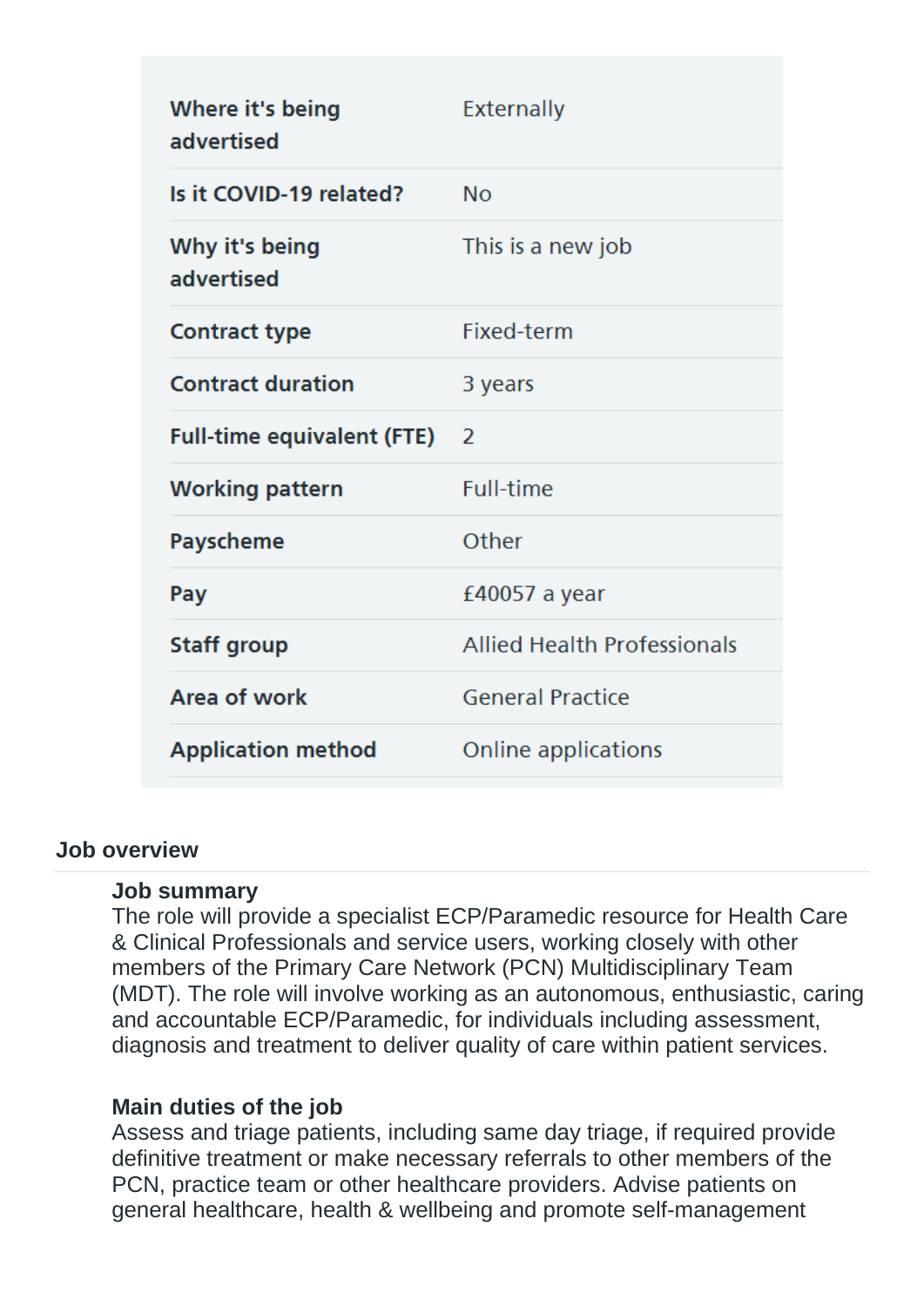where appropriate, including signposting patients to other community or voluntary services and to self-care.

#### **Overview of your organisation**

The North West Leicestershire GP Federation consists of 12 GP Practices covering 109,000. The GP Federation operates the North West Leicestershire Primary Care Network. At North West Leicestershire our team work in our three neighbourhoods, to support our practices and patients. We want to support the development of the team and provide additional capacity as the service grows. You will primarily support in one of our practices, but would also help cover in any of our 12 practices when needed. Ideally we are looking for a full time person to join our team, however exceptional part-time candidates should not be put off from applying. If you are passionate about supporting people and proactive to help find solutions, then please do consider joining our friendly team.

## **Job description**

Responsible to: This role is directly employed by the North West Leicestershire GP Federation and the post holder will work for the North West Leicestershire PCN. The post holder is an Emergency Care Practitioner/Paramedic, who acts within their professional boundaries, supporting and working alongside a team of paramedics and clinicians in general practice. In this role they will be supported by a clinical lead who will develop, manage, and mentor them. The post holder will work as part of a multi-disciplinary team in a patient facing role. The post holder will take responsibility for areas of chronic disease management within the practice and undertake clinical assessments, diagnostics, and treatment either in the practice or at a patient's residence. To provide diagnostics, including normal and abnormal findings to relate them to a possible diagnosis. To use broad clinical guidelines (such as NICE), providing assistance and feedback where appropriate. The post holder will provide primary support to general practice staff with regards to accurately triage and prioritising patients, including in emergency situations demonstrating the use of a variety of techniques to elicit the history of an event/illness, including past medical/drug history while addressing both public and social care needs of patients in the GP practice(s). The post holder will provide clinical leadership as a Paramedic, seek quality improvement, and manage some aspects of the quality and outcomes framework to enhance services. The post holder will ensure that the practice integrates with community and local service providers to help utilise skill mix, improve patient outcomes, ensure better access to healthcare, and help manage workload. The role is pivotal to improving the quality of care and operational efficiencies so requires motivation and passion to deliver excellent service within general practice. The post holder will be required to identify any signposting, referrals,